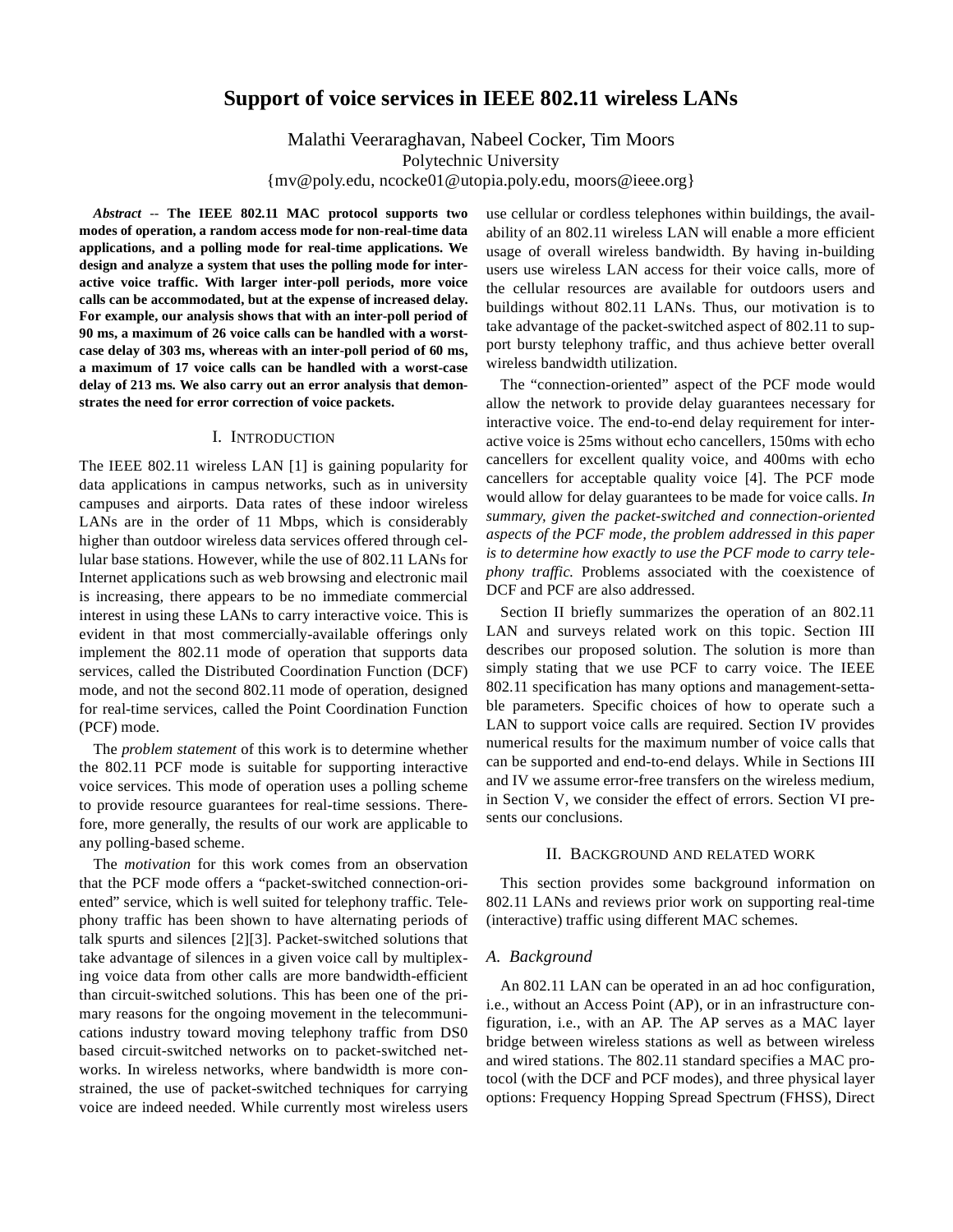Sequence Spread Spectrum (DSSS) and InfraRed (IR). The main focus of our work is on the MAC sublayer and particularly the PCF. We therefore provide a review of the MAC layer with an emphasis on the PCF mode.

The *DCF* mode is the fundamental access method of the 802.11 MAC sublayer and is based on Carrier Sense Multiple Access with Collision Avoidance (CSMA/CA). The time period during which the LAN operates in the DCF mode is known as the Contention Period (CP). Access priority to the medium is controlled through the use of InterFrame Spaces (IFS), i.e., the time interval between frames. There are three types of interframe spaces: the Short IFS (SIFS), the Point coordination function IFS (PIFS) and the Distributed coordination function IFS (DIFS). The SIFS is the shortest interval and is used for transmission of acknowledgements, stations responding to polls from the point coordinator (usually the AP) during the PCF mode, and between fragments if an MAC Service Data Unit (MSDU) is fragmented. Transmissions required to wait only a SIFS interval therefore have the highest priority over the medium. The AP uses the PIFS for example, to initiate the CFP. The DIFS is used by stations during the CP. Transmissions required to wait a DIFS interval have the lowest access priority to the medium.

The *PCF* mode provides contention-free frame transfer and the time period in which the LAN operates in the PCF mode is known as the Contention-Free Period (CFP). The AP performs the function of the point coordinator by gaining control of the medium at the beginning of the CFP after sensing the medium to be idle for a PIFS period. During the CFP, stations that are CF-Pollable (can respond to polls) are polled by the AP. On receiving a poll the station transmits its data after a SIFS interval. In order to poll the stations an AP must maintain a polling list, which is implementation dependent. The CFP must alternate with the CP. The sum of the two periods is called the "superframe*"* and is shown in Fig. 1. It may happen that a station begins to transmit a frame just before the end of the CP, hence elongating the current superframe and shortening the next CFP as shown in Fig. 1. We refer to this as "stretching."

To understand the effect of *stretching* on the CFP, one should allow for an MSDU of maximum size (which is 2304 bytes) to be sent right before the end of the superframe. If the Fragmentation Threshold (a management-settable parameter) is not equal to this maximum size, then additional overhead will be incurred due to the fragmentation of the MSDU. All fragments of an MSDU are sent SIFS intervals apart, which means that the AP in waiting for a PIFS interval to initiate the CFP cannot acquire the medium in between fragment transmissions. Thus, in the worst case, the stretching period could be as large as is needed to send a 2304 byte payload with fragmentation.

The AP initiates the CFP by transmitting a Beacon frame. If the traffic during the CFP is light and/or the AP has completed polling all the stations on the polling list, it can end the CFP by

transmitting a CF-End frame. The contention-free repetition interval (CFPPeriod) is the reciprocal of the rate at which the AP initiates the CFP. The AP then takes control of the medium and starts polling the stations on its polling list. This is shown in Fig. 2.



Retransmissions are used in 802.11 for error correction both in the DCF and PCF modes. To support error correction, positive acknowledgments (ACKs) are used. These are generated in an interesting manner in 802.11. An ACK for a frame is piggybacked on the next frame even if the latter is not destined to the same station as the sender of the previous frame. There is no mechanism to turn off retransmissions in the PCF mode, or to use different retry counts in the PCF and DCF modes.

Beacons are generated periodically according to the Beacon interval. Mobile stations awaken at listen intervals (which are multiples of beacon intervals) to hear beacons. A beacon is sent at the start of a CFP, but if the CFP duration is larger than the beacon interval then multiple beacons will be sent during a CFP. The CFPPeriod (also a management-settable parameter) indicates the CFP repetition interval. The CFPMaxDuration is also settable and indicated in beacons. For beacons that arrive in the middle of a CFP, the CFPRemainingDuration indicates how long is left in the CFP. Thus, if a mobile station sleeps and awakens on its listen intervals that may not coincide with the start of a CFP, it can still determine the time left in the CFP.

#### *B. Related work*

MAC protocols can be classified according to whether they assign transmission capability to sources in a fixed manner, at random, or on demand. *Fixed assignment* schemes include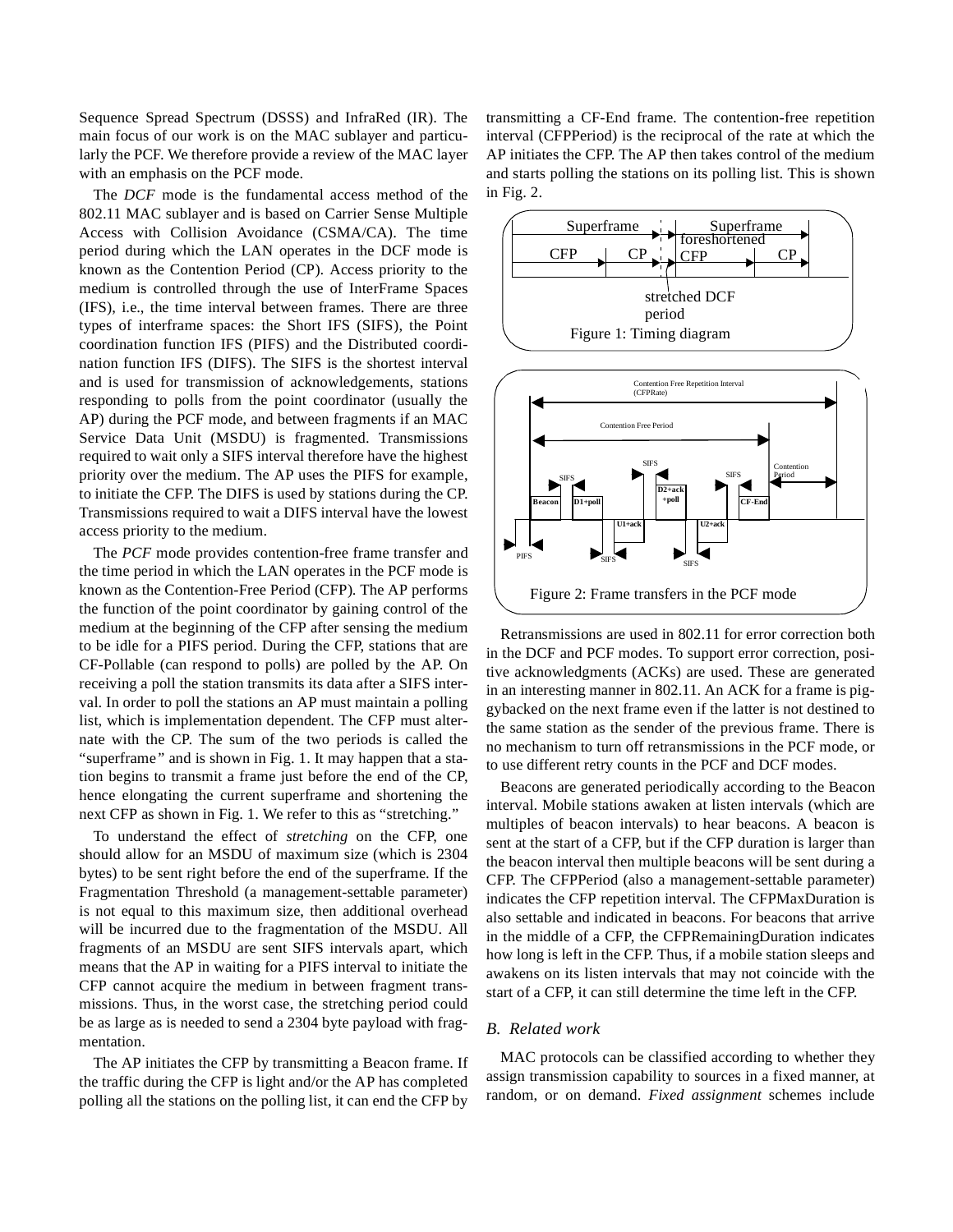time- and frequency-division multiplexing. *Random assignment* schemes are typically used for data traffic. No reservations are made in random assignment. Random assignment schemes (such as 802.11's DCF) tend to offer large and unbounded delays when loads are high. For voice calls, this delay may be acceptable during call setup, but will be less acceptable at the beginning of each talkspurt, or even within a talkspurt. *Demand assignment* schemes may be either centralized or distributed. The assignment may be centralized at a controlling node (as in polling for 802.11 PCF), or in a particular piece of information that circulates amongst nodes (as in token schemes, although these are not widely used in wireless networks because tokens can frequently become lost through bit errors or inaccessible through a station moving out of range). In distributed demand assigned schemes, nodes request access before transmitting, shifting the multiple access problem to the request channel. For example, requests may be sent using either fixed assignment (e.g. using a bit map ([5], pp. 254-5) or random assignment (e.g. PRMA [6]). Reference [7] classifies demand assignment schemes as reservation based schemes, such as DQRUMA [8], polling schemes, or tokenring schemes. Reference [9] makes the case for either prioritization or polling for demand assignment rather than reservation schemes because of packet (burst) access delays associated with the latter.

On the specific topic of how to support voice traffic on MAC protocols, there is a very rich literature. Since we cannot list all these papers, we simply list three survey papers [9]- [11]. More specifically, polling based MAC protocols have been used to support real-time communication in the wireless environment in several protocols other than 802.11 (e.g. [12] and [13]). However, given that 802.11 is now an IEEE standard, papers are focussing on this protocol to support voice. Papers presenting results from simulating the polling used in the PCF mode of IEEE 802.11 include [14]-[16]. In contrast, our paper provides an analysis of polling, and suggests not just how performance varies with the number of calls, but also how 802.11 parameters should be set to support voice calls, and provides details about the polling scheme and method for reconstructing voice timing. Visser and El Zarki [14] consider voice without echo cancellers, and so are forced to use a 20ms superframe which limits the number of admissible voice calls. Crow et al. [15], [16] account for transmission errors, but use a 410ms superframe which consumes most of the end-to-end delay budget for voice in just one hop across the wireless network. Stine and de Veciana [17] also consider voice using PCF, but emphasize the power consumption aspects of the MAC protocol. Finally, [18] proposes a scheme for carrying real-time traffic in an ad hoc 802.11 LAN (i.e., without an AP), while we only consider the case with APs since we expect most calls to be placed from 802.11 phones to wired phones.

#### III. PROPOSED SOLUTION

This section describes design choices made to carry interactive voice traffic in the PCF mode. Our solution consists of (i) stating our architectural assumption, (ii) defining user plane actions to send voice data, (iii) defining control plane actions, such as Connection Admission Control (CAC) to admit only a limited number of users into the polling list, and (iv) setting Management Information Base (MIB) variables.

#### *A. Architectural assumption*

Given our motivation to enable voice calls to be made from 802.11 users to wired, cellular, or Internet telephones, we assume that the network architecture is as shown in Fig. 3.



Access points currently have only two interfaces, an 802.11 interface and an ethernet interface. The ethernet interface supports data traffic sent via the DCF mode from mobile stations to the APs. On the other hand, since ethernet does not provide differential Quality of Service (QoS) support, it is not suitable for real-time traffic. Instead, the PCF mode of 802.11 could itself be used from the AP to a voice gateway (see Fig. 3), with the voice gateway supporting interfaces to the PSTN, ATM network (for voice over ATM) and to the Internet (for voice over IP). The voice gateway converts the 802.11 voice protocol stack to PCM voice for use on the PSTN, voice over an ATM Adaptation Layer (AAL) for ATM networks, or voice over Real-time Transport Protocol (RTP)/UDP/IP for IP networks. This architecture allows for end-to-end delay guarantees given that both PSTN and ATM networks are connectionoriented, next-generation IP networks are also expected to support a connection-oriented mode.

In this architecture, by using the PCF mode for voice traffic between an AP and the voice gateway, a voice call to a PSTN/ ATM/IP phone uses the same network resources within the 802.11 LAN as an intra-AP call. Thus, for both intra-AP calls and calls between 802.11 users and PSTN/ATM/IP phones, two ends (both sending and receiving) are added to the polling list of an AP. In the case of the latter, the voice gateway extracts voice signals from received 802.11 frames and carries these signals on the protocols used on the wide-area networks.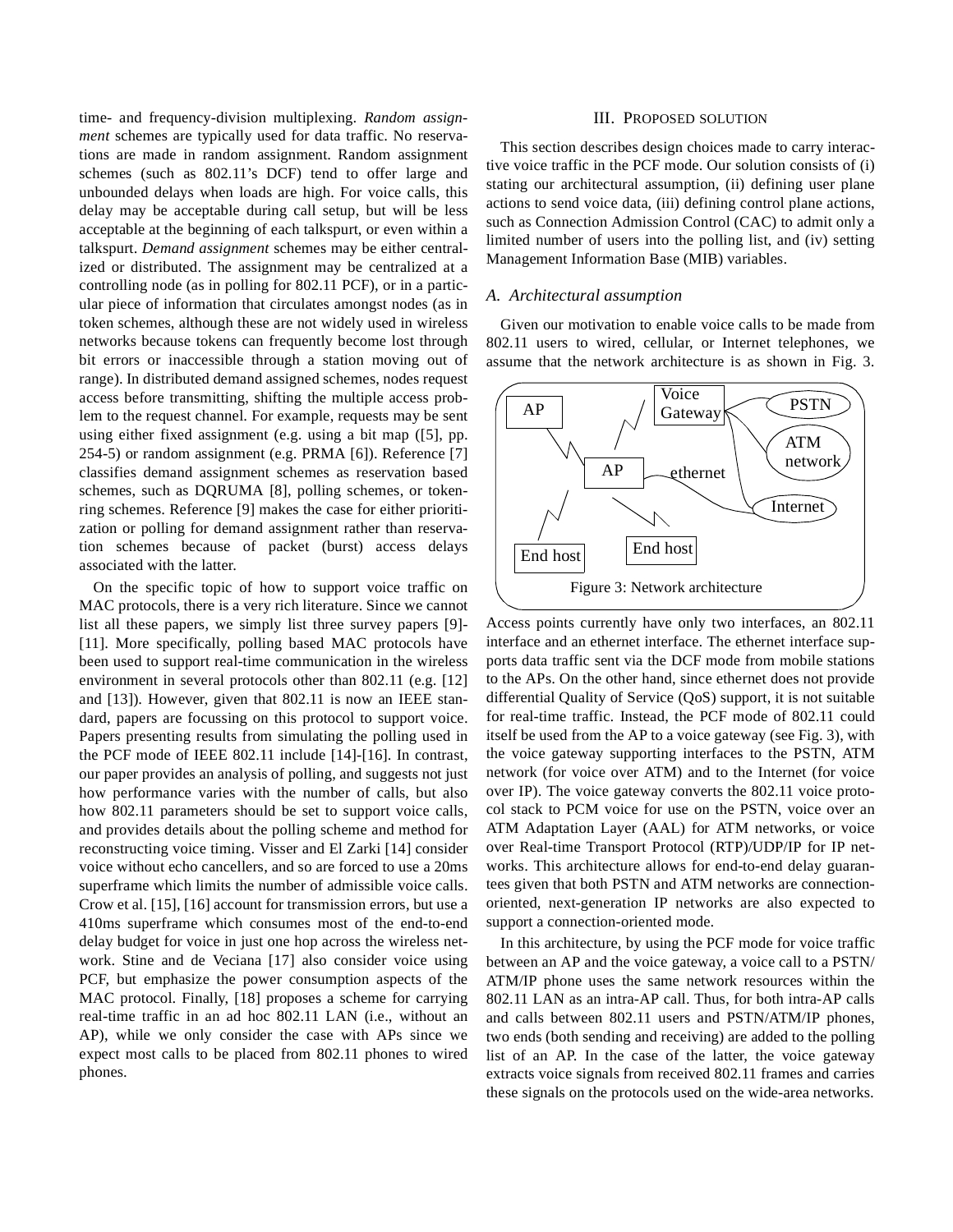Extensions to allow for multiple APs on the 802.11 portion of voice calls, and other architectures in which the voice gateway functionality is located in the APs can be considered. In these situations, only one voice call end will be placed on an AP's polling list. These cases are not included in this paper, and will be studied later.

# *B. User-plane actions*

This section describes how voice packets are carried on 802.11. We consider two modes of operation: (i) Constant Bit Rate (CBR) mode in which calls are allocated their peak rate, i.e., as if the sender is always in a talk spurt, and silences are not exploited for other voice calls or data traffic, and (ii) Variable Bit Rate (VBR) mode, in which statistical multiplexing is used and silences in voice calls are used by other voice calls or data traffic.

First consider *whether to send fixed or variable size voice packets*. Given that voice codecs typically produce a given number of bytes every few msec (for example, the Truespeech codec produces 32 bytes every 30ms), one could potentially design the system with fixed size packets. However, the overhead of protocol layers is significant (just the MAC layer header is 34 bytes). Hence we recommend sending all the voice data generated within an interpoll period in one packet. In both modes of operation, CBR and VBR, variable length packets will be created.

The *timing method used for packet voice* needs to be determined. The two choices are Complete Timing Information (CTI) and Null Timing Information (NTI) [19][20]. CTI is used in RTP [21], which uses a relative timestamping method that works well in networks where variable length packets are used and delay variability is high for real-time traffic. The method used in ATM networks to carry voice over AAL2 [22] is NTI. In NTI schemes, each packet does not carry a time indication. Instead if the end-to-end jitter is known, the first packet of a talk spurt is delayed by a build-out delay value equal to the jitter (just in case the first packet arrived with the minimum delay) and then subsequent packets are played out with inter-playout times equal to the packetization intervals. Since ATM cells are fixed size, the packetization delay is fixed and hence even if subsequent cells within a talk spurt experience different delays from the first packet, by playing them out in intervals of T, the packetization delay, the exact sent sequence is reconstructed. So a combination of ATM networks being connection-oriented, which allows for a determination of jitter, and ATM using fixed cell sizes, allows for the use of NTI [22]. In 802.11, even if jitter is known in the use of the PCF mode, the size of packets is not fixed. Given that the exact inter-poll period depends upon whether or not a stretching of the CP occurs, the assumption of a constant inter-packet generation time cannot be made, and hence NTI cannot be used. Therefore, we recommend the use of a CTI scheme.

Since most of the calls starting at 802.11 LAN users can be

expected to go outside the LAN, we assume that *all voice packets are sent through the AP* even though in some cases, when both ends are within the coverage area of an AP, voice packets could be sent directly between the ends. In the PCF mode, an AP controls who sends data, but the data could go directly from mobile station to mobile station.

The *protocol stack* used to carry voice frames needs to be specified. Given that delay requirements limit the size of voice packets, we try to avoid as much of the protocol layer overhead as possible. With this goal, we recommend running voice over RTP (given the choice of CTI timing) over LLC/802.11 MAC within the 802.11 LAN (e.g., from an 802.11 endpoint to the voice gateway shown in Fig. 3). The typical RTP stack calls for UDP/IP between RTP and the link layer protocols. However, these layers are not needed for the intra-802.11 LAN portion. The RTP specification [21] states that while UDP/IP is typically used, other lower layer protocols can also be used.

On the question *of how often to poll a voice call*, the AP could traverse its polling list partially per superframe (e.g., poll each node once every other superframe), once per superframe, or multiple times per superframe. In the CBR mode, the AP polls nodes once per superframe. All three options will be considered for the VBR mode, and to support calls with different delay requirements (e.g., calls to ATM/IP phones as shown in Fig. 3 will require shorter delays on the 802.11 portion than calls to PSTN phones or intra-AP calls).

Consider the issue of *when CFPs and CPs terminate*. In the CBR mode, given that each voice call is allocated its peak duration irrespective of the size of the packet, the length of the CP will be determined by the number of voice calls admitted. In the VBR mode, when the AP completes polling all stations in the polling list, it sends a CF-End and starts the CP, even if the CFPMaxDuration is not exhausted (this may occur if several voice users are silent). However, it leaves the medium idle during the CP, even if there are no data users. This choice is made to keep data throughput at acceptable levels.

For both modes, the *superframe length is fixed*. The maximum number of calls that can be admitted is determined by the superframe length. Varying the superframe length would impact delay variations of admitted calls, and hence this is avoided. Interestingly, it is possible to change the superframe length because beacons carry a parameter indicating the superframe length.

The final issue to consider is whether or not voice packets need *error correction*. Our error analysis for voice in Section IV shows that some form of error correction is needed. There are *three* options. *First*, forward error correction (FEC) could be used to correct errors. *Second*, retransmission could be used. In the downstream direction, the AP should resend any packet for which it experiences an ACKTimeout. In the upstream direction, given our assumption that all voice packets (sent in the PCF mode) are routed through the AP, the AP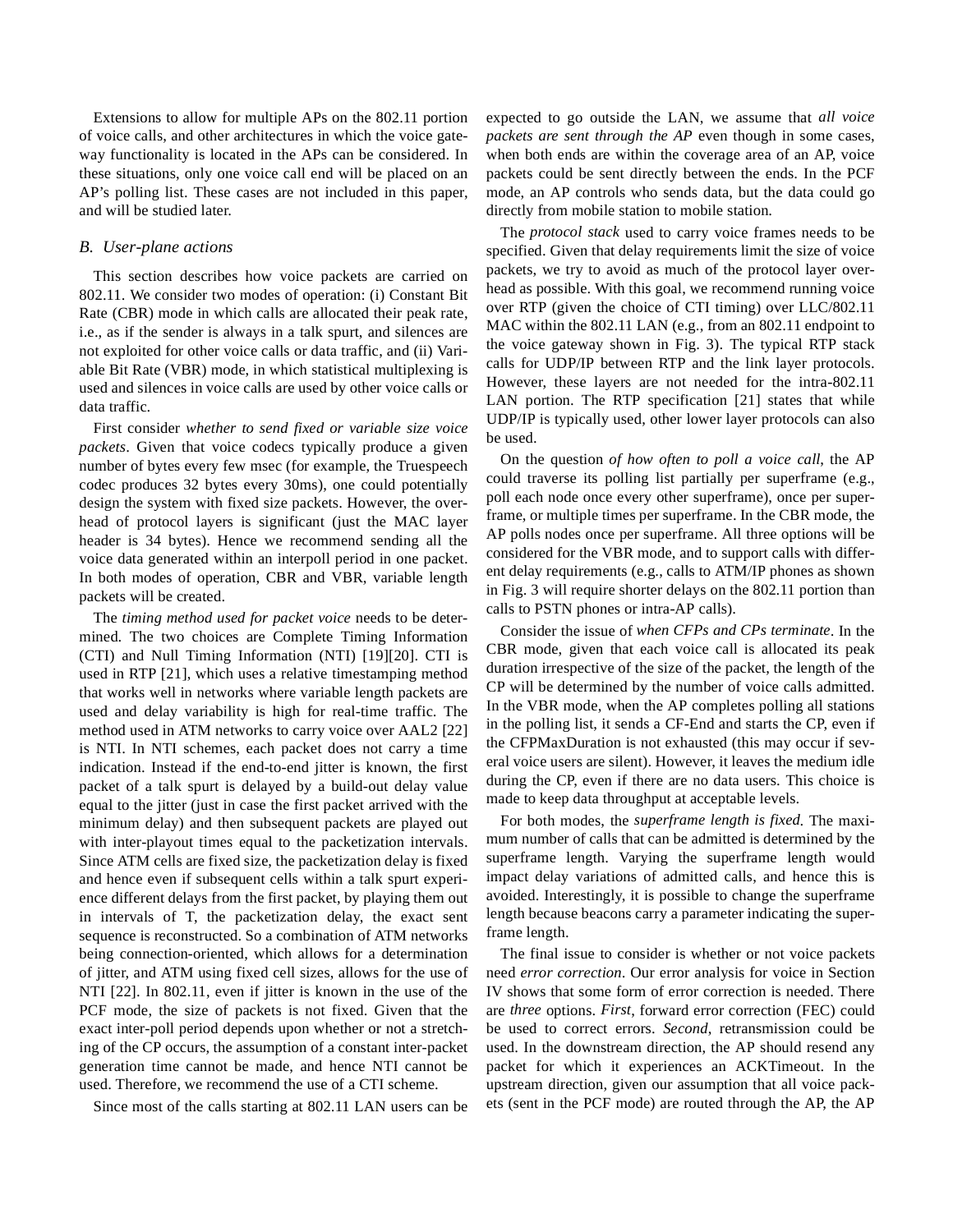will timeout waiting for a response to its poll, or notice that a received packet is errored, leading it to poll the source mobile station again for a retransmission of the packet. This means that the CAC algorithm should allocate fewer voice calls than the maximum possible if no errors occurred. Delay should be considered carefully when allowing for retransmissions. A *third* option is to deliver errored packets to the signal processor, and have it reconstruct the voice signals.

# *C. Control plane actions*

The 802.11 specification does not describe a method for creating and maintaining the polling list. This is considered out of scope. To ensure that not too many voice calls are admitted to the polling list, we propose a signaling protocol with an associated Connection Admission Control (CAC) procedure. When a mobile user initiates a voice application, a signaling message is sent to the AP (using DCF) requesting to be added to the polling list. The AP maintains the *number of voice calls* admitted to be less than a maximum count. Below we describe how this maximum is determined. The AP then sends a signaling message to the called mobile station (for intra-AP calls) or voice gateway (for PSTN/ATM/IP calls) specifying the reconstruction delay for received voice packets. The *computation of this reconstruction delay* is also explained below. On acceptance of the voice call by the called party/voice gateway, indicated by a response to the AP, the AP places the two 802.11 ends of the voice call on its polling list, and sends a response to the calling end along with a reconstruction delay for this end to use for voice packets it receives from the other end. When a voice call terminates, i.e., when the AP receives a release message, it drops both ends from its polling list. Table 1 lists our notation.

TABLE 1 Parameters

| Parameter                                                           | Symbol           | Value                                 |
|---------------------------------------------------------------------|------------------|---------------------------------------|
| Maximum duration of the superframe.<br>(includes stretching period) | $T_{SF}$         | Varies                                |
| Beacon interval in sec                                              | $T_b$            | Varies                                |
| Voice coding rate in Kbits/sec                                      | $\mathcal{C}$    | 8.5                                   |
| Transmission rate in Mbits/sec                                      | R                | $2$ (FHSS)<br>and 11<br>(DSSS)        |
| Header overheads (RTP, LLC, MAC<br>with WEP) in bits <sup>a</sup>   | $\boldsymbol{h}$ | $57 \times 8$                         |
| Physical layer header size in bits                                  | $\boldsymbol{P}$ | $16 \times 8$<br>and<br>$24 \times 8$ |
| Maximum number of voice calls in the<br>CBR mode of operation       | $N_p$            | Computed                              |

# TABLE 1 Parameters

| Parameter                                                                    | Symbol                                         | Value                                     |
|------------------------------------------------------------------------------|------------------------------------------------|-------------------------------------------|
| Maximum number of voice calls in the<br>VBR mode of operation                | $N_{\rm s}$                                    | Computed                                  |
| Minimum value of the super frame size                                        | $T_{SF-min}$                                   | Computed                                  |
| Minimum value of the CP                                                      | $T_{cp-min}$                                   | Computed                                  |
| Minimum value of the CFP                                                     |                                                | $T_{cfp-mi}$ Computed                     |
| Maximum size SDU in bits                                                     |                                                | $S_{maxSDU}$ 2304 $\times$ 8              |
| Fragment threshold size (payload) in<br>bits                                 | f                                              | $1100 \times 8$<br>and<br>$2304 \times 8$ |
| Beacon size in bits                                                          | $\boldsymbol{B}$                               | $40 \times 8$                             |
| CF-end size in bits                                                          | $CF_{\mathit{end}}$                            | $24 \times 8$                             |
| The SIFS interval                                                            | $T_{\underline{s}\underline{if}\underline{s}}$ | 0.028ms                                   |
| A slot time                                                                  | $T_{slot}$                                     | 0.050ms                                   |
| Packetization delay to create one mini-<br>mum sized "sample"                | $\boldsymbol{P}_{min}$                         | 30ms                                      |
| Time to send a voice packet generated<br>over a superframe duration $T_{SF}$ | $T_{v}$                                        | Computed                                  |
| Time to send an RTS (20 bytes)                                               | $T_{\underline{rts}}$                          | Computed                                  |
| Time to send a CTS (14 bytes)                                                | $T_{cts}$                                      | Computed                                  |
| Time to send an acknowledgment frame<br>without data (14 bytes)              | $T_{ack}$                                      | Computed                                  |

a.Reference [1] requires headers, beacons, preambles, etc., to be transmitted at the rate of 1 Mbps to ensure that all stations can listen to these transmissions regardless of their individual data rates.

#### *1) Computation of the maximum number of voice calls*

We compute this maximum number for the two modes of operation, CBR and VBR. In the CBR mode, to determine how much time to allocate per call, we need to determine the maximum size of voice packets. The maximum interpoll time in this mode is  $T_{SF}$  seconds. Add to this  $P_{min}$  to capture the possibility that a voice packetization completes just after a poll. Thus, the largest voice packet size created will be  $c(P_{min} + T_{SF})$  bits long. Given that in CBR mode, this time is allocated to each voice call whether or not it generates a packet, the time to handle a voice call (in two directions) is:

$$
T_v = \frac{(c \times (P_{min} + T_{SF}) + h + P) \times 4}{R} + 4T_{sifs} \tag{1}
$$

To determine the maximum number of calls, we need to find the minimum duration of the CP, and then use  $T_{SF}$  minus this minimum duration for the CFP.  $T_{cp-min}$  includes the time to minimally send one frame as specified by Section 9.3.3.3 of [1]. Besides this minimum time, we need to allow for the possibility of stretching as explained in Section II.A.  $T_{CP-stretch}$  is the time needed for a maximum size stretch.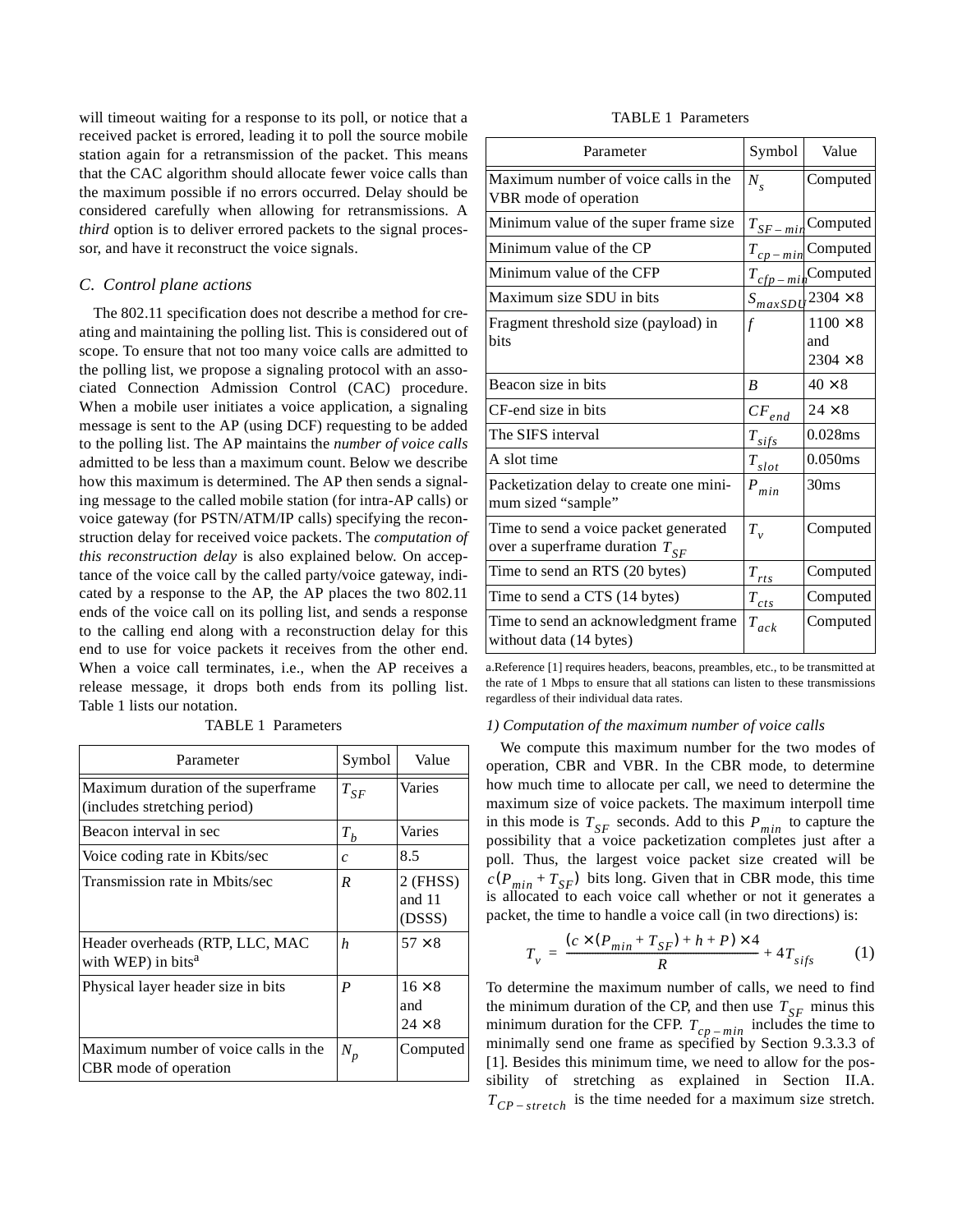After the RTS-CTS exchange with corresponding SIFSs, a maximum size SDU is transmitted in the stretch period as a continuous stream of fragments, without errors or need to backoff. As noted in Section II.A, all fragments and ACKs are sent with only SIFS intervals between them. Each fragment is acknowledged.  $T_{max}$  is the time to send a maximum-sized SDU that is fragmented into fragments of size  $f$ . To accommodate the maximum number of calls,

$$
T_{cp} = T_{cp-min} + T_{cp-stretch}, \text{where} \tag{2}
$$

$$
T_{cp-min} = 2T_{sifs} + 2T_{slot} + 8T_{ack} + T_{max}
$$
 (3)

$$
T_{cp-stretch} = T_{rts} + T_{sifs} + T_{cts} + T_{sifs} + T_{max}
$$
 (4)

$$
T_{max} = (m-1)\left(\left[\frac{f+h+P}{R}\right] + T_{ack} + 2T_{sifs}\right) + T_{last} \quad (5)
$$

where  $m = \lceil S_{maxSDU} / f \rceil$  and  $T_{last}$  is given by:

$$
T_{last} = \frac{S_{maxSDU} - f(m-1) + h + P}{R} + T_{ack} + 2T_{sifs}
$$
 (6)

To compute the maximum number of voice calls that can be admitted, we divide the time left over for the CFP after allowing for a "stretched" CP and the overhead for beacons and CFend signals by the time required for one voice call  $T_v$  given by (1). In the case of a stretched CP, the CFP is foreshortened and hence the number of beacons is  $(T_{SF} - T_{cp})/T_b$ . Thus, the maximum number of calls that can be admitted using the CBR mode is

$$
N_p = \frac{T_{SF} - T_{cp} - T_{ovhd}}{T_v}
$$
, where (7)

$$
T_{ovhd} = \left(\frac{B+P}{R} + T_{sifs}\right) \times \left[\frac{T_{SF} - T_{cp}}{T_b}\right] + \frac{CF_{end} + P}{R}
$$
 (8)

For the VBR mode of operation, we compute the maximum number of calls for two voice models: Brady's model [2] and May and Zebo's [3]. Both of these models are ON-OFF Markov-Modulated Fluid (MMF) models, where in the ON state data is generated at the voice codec rate. The two models differ in the mean holding times of the two states as shown in

| Model                        | Mean ON<br>period | Mean<br><b>OFF</b><br>period |      |
|------------------------------|-------------------|------------------------------|------|
| Brady's model [2]            | 1 sec             | 1.35 sec $ 0.43$             |      |
| May and Zebo model [3] 352ms |                   | 650 <sub>ms</sub>            | 0.35 |

TABLE 2 Voice models

Table 2. By admitting more calls than  $N_p$ , we are statistically guaranteeing that loss will be less than some number  $\varepsilon$ .  $N_s$  is given by

$$
\frac{1}{2pN_s} \sum_{k=2N_p+1}^{2N_s} (k-2N_p) \binom{2N_s}{k} p^k (1-p)^{2N_s-k} \le \varepsilon \qquad (9)
$$

where  $p$  is the probability that a sending end is active. Equation (9) is based on the assumption that if a voice call is not polled in one superframe it is better to drop the packet rather than transmit it on the next superframe due to delay considerations.

### *2) Computation of build-out delay*

As described in Section III.B, we selected the CTI scheme for timing, and RTP for transport. RTP uses relative timestamps. A receiver uses a build-out delay when it reconstructs the voice signal. The build-out delay should be as small as possible. We first determine that the build-out delay should be the maximum possible delay difference between two packets. For example, assume the first packet took  $d_1$  seconds (which



is unknown) and the total delay  $d$  from the start of packetization to delivery at the receiver is within the range  $d_{min} \leq d \leq d_{max}$ . How long should this first packet be held at the receiver before playout? Let's say this is  $h$  as shown in Fig. 4. Thus the total delay experienced by the first packet is  $d_1 + h$ . If the second packet took  $d_1 + y$  seconds (where y is known through the relative timestamp), then this packet should be delayed by  $h - y$  seconds so that it experiences the same total delay  $d_1 + h$  as the first packet.  $h - y \ge 0$ , which means the smallest value of  $h$  is equal to the maximum value of y. The maximum value of y is  $d_{max} - d_{min}$ , and hence the build-out delay is set to the jitter. Even if  $y < 0$ , this result holds. In this section, we determine jitter for voice packets in our solution.

To determine jitter, we need to identify how the two 802.11 ends of a voice call are placed on the polling list. The simplest scheme is to have the AP add the two ends to the polling list in sequence as calls arrive. For example, if a call, say A, has two ends A1 and A2, A1 is placed on the polling list immediately followed by A2. The A1 to A2 packets experience short delays because on the A2 poll, data received from A1 can be delivered immediately. However the A2 to A1 packets will experience a greater delay.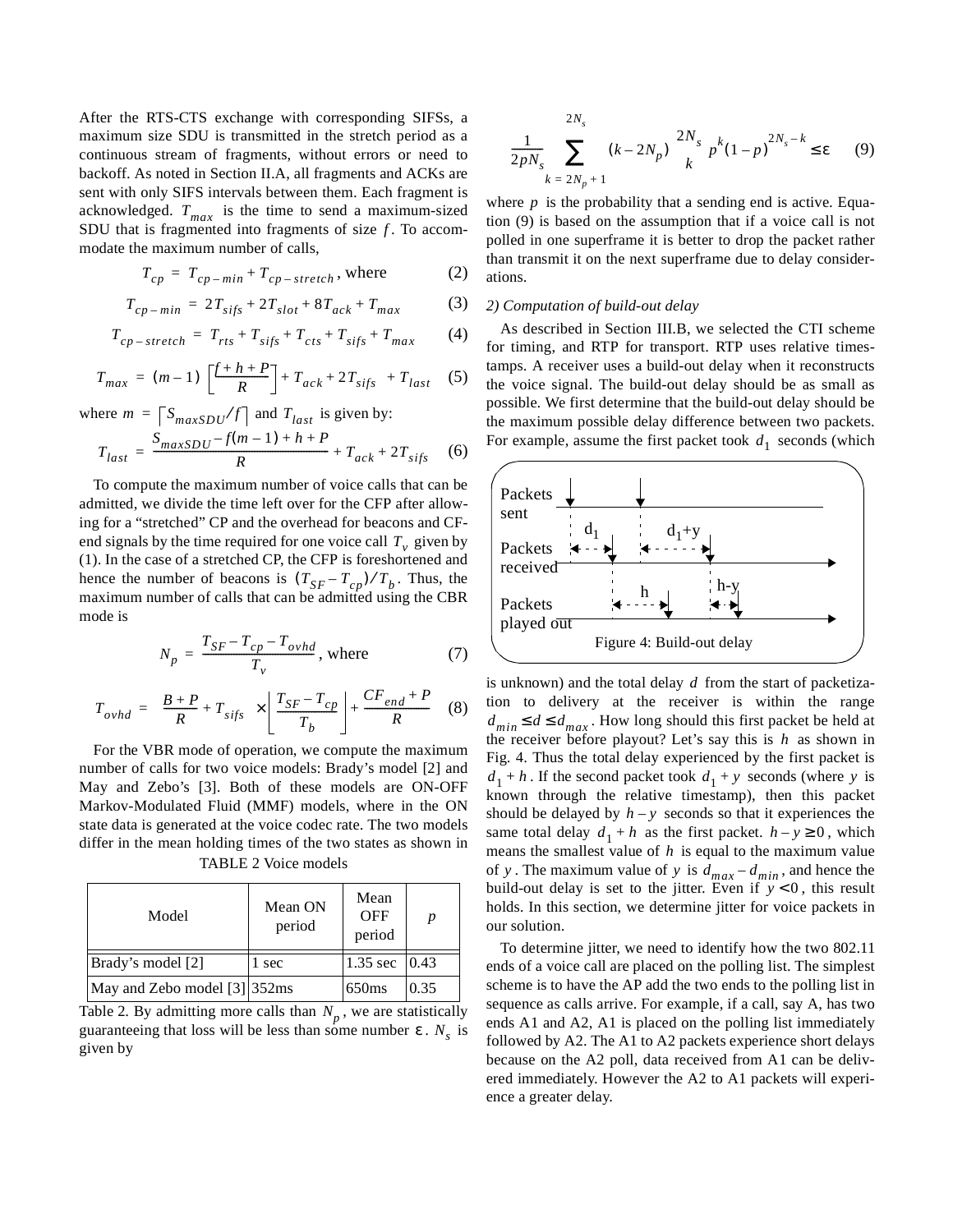In the CBR mode, all calls will have the same delay. We compute the delay in the two directions  $k1 \rightarrow k2$ , and  $k2 \rightarrow k1$  assuming that the  $k1$  end is placed on the polling list before the  $k2$  end.

$$
P_{min} + \frac{T_v}{2} \le D_{k1 \to k2} \le P_{min} + T_{SF} + \frac{T_v}{2}, \text{where} \qquad (10)
$$

The best case is that a short packet is created in time *Pmin* and packetization completes just before a poll arrives. Given the CBR mode of operation, even if the packet is short, the transmission time allocated per poll and response is  $T_v/2$ , where  $T_v$  is given by (1). Propagation delays are neglected since the radio link is short.

The upper bound is determined by assuming that a poll just misses the creation of a voice packet  $(P_{min})$ . The k1 end then waits  $T_{SF}$  for a poll (this includes the stretching period). On the next poll, when the  $k1$  end sends the packet, it is delivered immediately to the  $k2$  end. The transmission time is  $T_v/2$ .

In the opposite direction,  $k2 \rightarrow k1$ , the delay will be larger. This delay is bounded by

$$
P_{min} + T_{SF} - T_{cp-stretch} \le D_{k2 \to k1} \le P_{min} + 2T_{SF} \tag{11}
$$

The lower bound is again determined assuming a small packetization delay. Further, in the best case, there will be no stretching period; in which case, the interpoll time for the *k*2 end is  $T_{SF} - T_{cp-stretch}$ . The k1 end gets polled  $T_v/2$ sooner than the  $k^2$  end on the second poll. This means the time from when the  $k2$  end is polled to when the  $k1$  end is polled is  $T_{SF} - T_{cp - stretch} - T_{v}/2$ . The transmission time adds  $T_v/2$ .

The upper bound occurs when a poll just misses a packetization ( $P_{min}$ ). This is followed by a wait of  $T_{SF}$  for the next  $k2$ poll. This data then waits another  $T_{SF} - T_v/2$  time to be delivered to the  $k1$  end on the next superframe. The transmission time is  $T_v/2$ .

Given the jitter values (maximum delay - minimum delay) for the two directions of the voice call, the receiving end in each case can be provided a reconstruction delay by the AP. Thus maximum total delays for the two directions are:

$$
TD_{k1 \to k2}^{max} = D_{k1 \to k2}^{max} + (D_{k1 \to k2}^{max} - D_{k1 \to k2}^{min})
$$
 and  

$$
TD_{k2 \to k1}^{max} = D_{k2 \to k1}^{max} + (D_{k2 \to k1}^{max} - D_{k2 \to k1}^{min})
$$
 (12)

where the "max" numbers are the upper bounds of (10) and (11), respectively and the "min" numbers are the lower bounds of the same equations.

As calls depart, a call originally scheduled at polling position  $k$  can be moved up in the polling list to consolidate all voice calls to the head of the CFP. This would increase the amount of time available for the CP. Build-out delays used by the receiver during the transition will need to be managed by signaling.

For the VBR mode of operation, delay computation is a lot

more complex since if a voice call is silent, some other voice call or data packet can take advantage of the silence. This makes the interpoll period highly variable with a possibility of being larger than  $T_{SF}$  (unlike in the CBR case, where the interpoll period is a maximum of  $T_{SF}$ ). Three factors control delay:

(i) value of  $T_{SF}$ 

(ii) position of the call in the polling list

(iii) whether a call is polled multiple times per superframe, once every superframe, or once every multiple superframes.

In fact, these three methods can be used to offer differential delays for different types of calls. For calls to ATM/IP endpoints, where packetized voice implies higher delays, the 802.11 portion of the call from the wireless user to the AP to the voice gateway needs to be kept small. Algorithms for how to admit calls with differential delays, and to determine reconstructions delays in the VBR mode of operation will be presented in a later paper.

#### *D. Management plane*

Management plane actions consist of setting MIB variables to enable the operation of the AP and the mobile stations as needed. A few relevant MIB variables are: dot11CFPPeriod, dot11CFPMaxDuration, and dot11BeaconPeriod.

The *dot11CFPPeriod* is the value of the repetition interval (superframe). Section 9.3.3.3 of [1] specifies the minimum CFP period as:

$$
T_{cfp-min} = T_B + T_{CF-end} + 3T_{sifs} + (T_v/2), \qquad (13)
$$

where  $T_v/2$  is the time to send one voice packet and receive a response. Adding this to  $T_{cp-min}$  shown in (2), yields

$$
T_{SF-min} = T_{cfp-min} + T_{cp-min} \tag{14}
$$

The superframe duration should be chosen so that  $T_{SF} \geq T_{SF - min}$ . The CFP repetition interval *dot11CFPPeriod* is advertised to be  $T_{SF} - T_{cn - stretch}$ , so that the AP can try to gain the medium for the CFP at the end of the CFP repetition interval. In other words,  $T_{SF}$  includes the stretching time.  $T_{SF} - T_{cp-stretch}$ 

The maximum size of the superframe is a trade-off between the number of calls the network is being engineered for and voice delay constraints. We provide numerical values in the next section.

Having set the CFPPeriod, *dot11CFPMaxDuration*, is set to the CFPPeriod minus  $T_{cp-min}$ .

The *dot11BeaconPeriod,* the interval between consecutive beacons transmitted by the AP, is set to equal the *dot11CFPPeriod* variable. This limits the number of beacons generated within a CFP to 1 (i.e., at the start), reducing the Beacon overhead.

### IV. NUMERICAL RESULTS

In this section, we determine numerical values for the vari-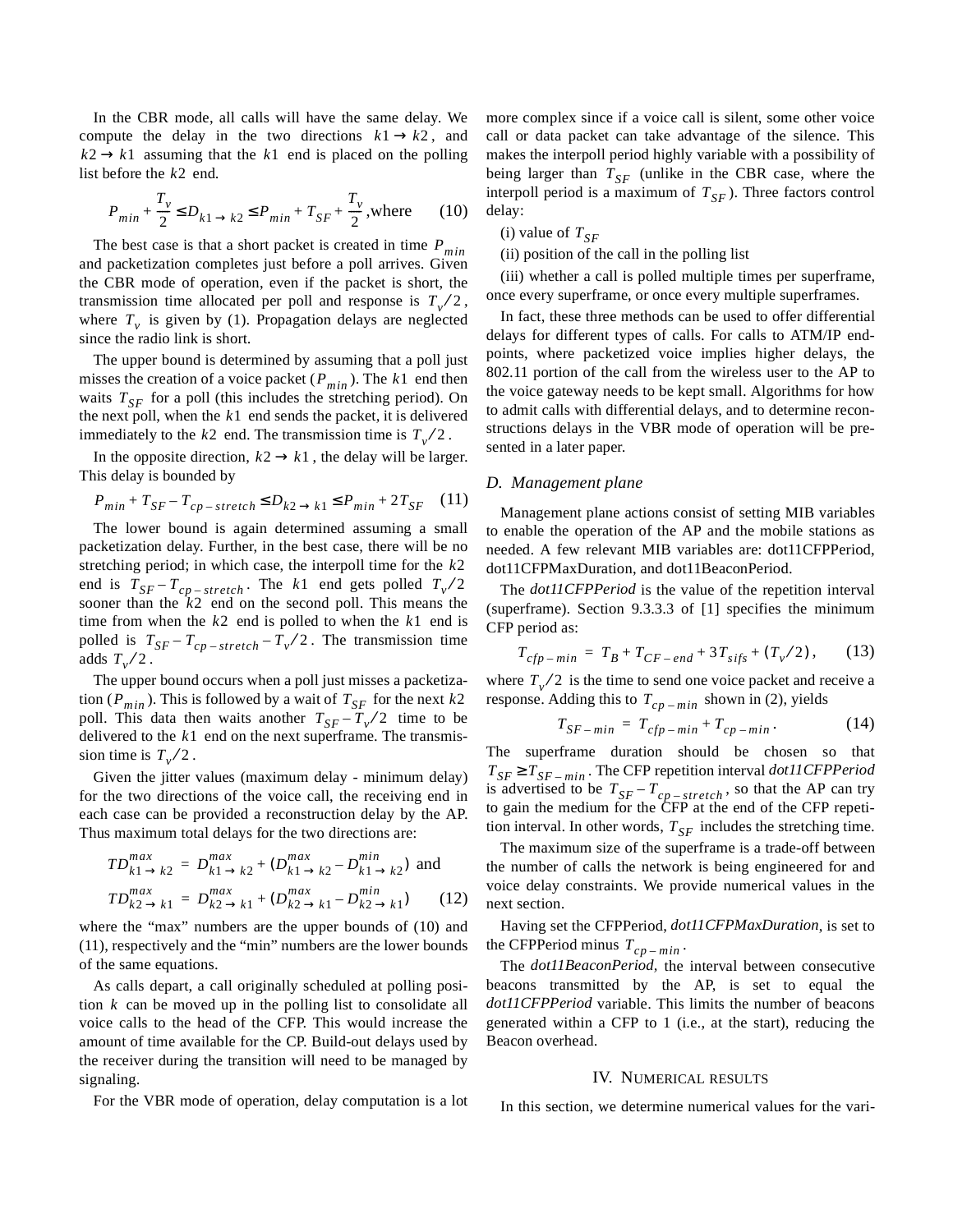ous parameters set through the management plane (Section A), the maximum call count used in the CAC algorithm at the AP (Section B), and total delay in the CBR mode (Section C).

# *A. MIB variable numerical values*

Table 3 shows the values of certain parameters needed for MIB variable settings (see Section III.D) These are determined for both the 2 Mbps and 11 Mbps data rates, from (3), (4) and (14).

| Data rate $(R)$<br><b>Mbps</b> | $r$ cp – min | $I_{cp-stretch}$ | $T_{SF-min}$ |
|--------------------------------|--------------|------------------|--------------|
|                                | 11.9         | 10.7             | 14.9         |
|                                | 4.4          | 3.2              | 5.8          |

TABLE 3 Values in ms

*B. Numerical values for maximum number of calls*

Fig. 5 shows the maximum number of voice calls that can



Figure 5: Maximum number of voice calls

be accommodated in the CBR mode for 2 Mbps and 11 Mbps at two values of the fragmentation threshold (plots of (7)). For example, with a superframe size of 90 ms, 14 and 26 calls can be admitted on the 2 Mbps and 11 Mbps LANs, respectively. We note that the fragmentation threshold does not have a significant effect on the maximum number of voice calls that can be admitted with the relatively large fragment sizes used in Fig. 5.

Table 4 compares the maximum number of calls admissible in the CBR mode  $(N_p)$  and VBR mode  $(N_s)$  using both Brady's and May and  $\overline{Z}$ ebo's voice models for superframes of 75 and 90 ms. With these superframe sizes, our assumption that a packet should be dropped if not served in a superframe

holds. The loss rate,  $\varepsilon$ , in (9), is assumed to be  $10^{-3}$ . The numbers  $N_s$  are optimistic since delays are not considered in (9).

TABLE 4 Maximum number of voice calls B (Brady's model) and MZ (May and Zebo model)

| <b>Tsf</b> | FH (2 Mbps)    |    | $DS(11 \text{ Mbps})$            |       |                 |                  |
|------------|----------------|----|----------------------------------|-------|-----------------|------------------|
| (ms)       | N              |    | $N_{\rm s}$ (B) $N_{\rm s}$ (MZ) | $N_p$ | $N_{\rm c}$ (B) | $N_{\rm c}$ (MZ) |
| 75         | $\overline{2}$ | 22 | 27                               | 22    | 41              | 51               |
| 90         | 14             | 26 | 32                               | 27    | 52              | 65               |

Since the VBR mode exploits silences, the maximum size of a voice packet is larger than  $c(T_{SF} + P_{min})$  assumed in (1). We also note that while the maximum number of calls that can be supported in the VBR mode is about double that can be supported in CBR mode, delays will be larger in the VBR mode.

### *C. Delay results*

The maximum delay values determined using (12) are plot-



Figure 6: Total delay

ted in Fig. 6. Delays for both directions  $k1 \rightarrow k2$  and  $k2 \rightarrow k1$  at both LAN rates, 2 Mbps and 11 Mbps, are shown. For example, if a superframe size of 90ms is used, then total delays of 121 and 303 msec will be experienced in the  $k1 \rightarrow k2$  and  $k2 \rightarrow k1$  directions, respectively, for the 802.11 portion of the voice call (on a 11Mbps LAN).

### V. ERROR ANALYSIS

The 802.11 MAC protocol supports retransmission to handle transmission errors in both PCF and DCF modes. However, retransmissions are typically avoided for real-time traffic due to delay constraints. Here, we examine whether or not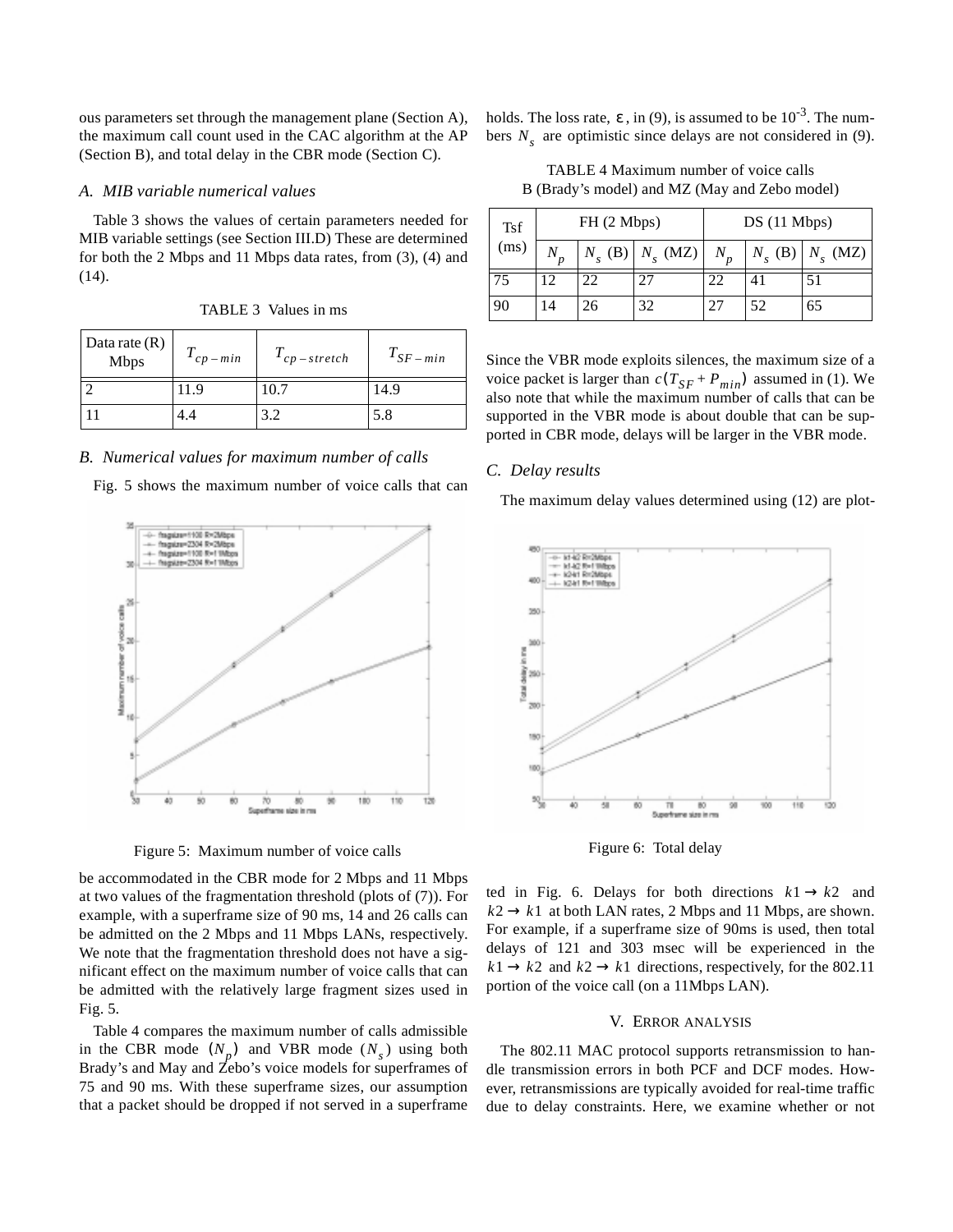some form of error correction is required for voice traffic.

Our analysis takes into account two burst error models. Both are two-state continuous time Markov chains as shown in Fig. 7 [23]. The parameters for the two models are given in Table 5. The first burst error model used to characterize fading

TABLE 5 Parameters for burst error models

| Model | $BER_G$   | $BER_R$   | α      | ΙV     |
|-------|-----------|-----------|--------|--------|
|       | $0^{-10}$ | $10^{-5}$ | 10/sec | 30/sec |
|       | $0^{-4}$  |           | 20/sec | 10/sec |



is from [23]. The second model is more realistic with higher BERs. The holding times are rough estimates. Indications are that these will be larger, which only improves the probability of the channel holding its state during a packet transmit time.

The time to transmit a voice packet of payload size  $\nu$  bits is given by:

$$
T_{v-pkt} = \frac{(v+h+P)}{R}.
$$
 (15)

Three cases are possible:

- Case 1: When a voice packet transmission starts, the channel is in the good state, and there is no transition out of this state before packet transmission completes
- Case 2: When a voice packet transmission starts, the channel is in the bad state, and there is no transition out of this state before packet transmission completes
- Case 3: All other possibilities; packet transmission starts with the channel in either state and the channel undergoes one or more transitions before packet transmission completes

Using the memoryless property of the exponential distribution and by neglecting propagation delays, the probabilities of the three cases can be derived to be:

$$
p_{case1} = p_G P(G > T_{v-pkt}) = \frac{\alpha}{\lambda + \alpha} e^{-\lambda T_{v-pkt}}
$$
 (16)

$$
p_{case2} = p_B P(B > T_{v-pkt}) = \frac{\lambda}{\lambda + \alpha} e^{-\alpha T_{v-pkt}}
$$
 (17)

$$
p_{case3} = 1 - p_{case1} - p_{case2}, \t\t(18)
$$

where  $p_G$  and  $p_B$  are the probabilities of starting a packet

transmission when the channel is in the good or the bad state, respectively, and are given by:

$$
p_G = \frac{\alpha}{\lambda + \alpha} \qquad p_B = \frac{\lambda}{\lambda + \alpha}.
$$
 (19)

The probabilities of a packet error in the three cases are approximated by:

$$
\varepsilon_{case1} = 1 - (1 - BER_G)^{(v + h + P)}
$$
 (20)

$$
\varepsilon_{case2} = 1 - (1 - BER_B)^{(v+h+P)} \tag{21}
$$

$$
\varepsilon_{case3} \le \varepsilon_{case2} \tag{22}
$$

Combining the probabilities of the three cases, given by (16) to (18), with the probability of packet errors in the three cases, given by (20) to (22), yields the total packet error probability as

$$
p_e \le (p_{case1} \varepsilon_{case1} + p_{case2} \varepsilon_{case2} + p_{case3} \varepsilon_{case2}) \tag{23}
$$

where a worst-case error rate is assumed if case 3 happens, i.e., that all bits are subject to  $BER_B$ .

In the CBR mode, the largest-sized voice packets are:

$$
v = c(T_{SF} + P_{min}) \text{ bits.}
$$
 (24)

This upper bound of  $p_e$  is plotted against  $T_{SF}$  in Fig. 8 for error models 1 and 2. The 11Mbps network experiences a



Figure 8: Packet error rates

higher packet error rate even though the packet transmission time can be expected to be shorter owing to the higher data rate. This is because DS packets have a larger preamble than FH packets.

For a 90 ms  $T_{SF}$ , a packet error rate of approximately  $10^{-2}$ and 0.44 for model 1 and model 2, respectively, are observed from the graphs. For voice, with a loss tolerance of  $10^{-3}$ , these error rates are high. This shows a need for error correction. Errors can be handled in one or more of the three ways described in Section III.B.

# VI. CONCLUSIONS

We demonstrated that the PCF mode of the 802.11 MAC protocol (which uses a polling scheme) can indeed be used to carry telephony traffic. Using a connection admission control algorithm to control the number of voice calls admitted to the polling list, the network can provide delay guarantees. The